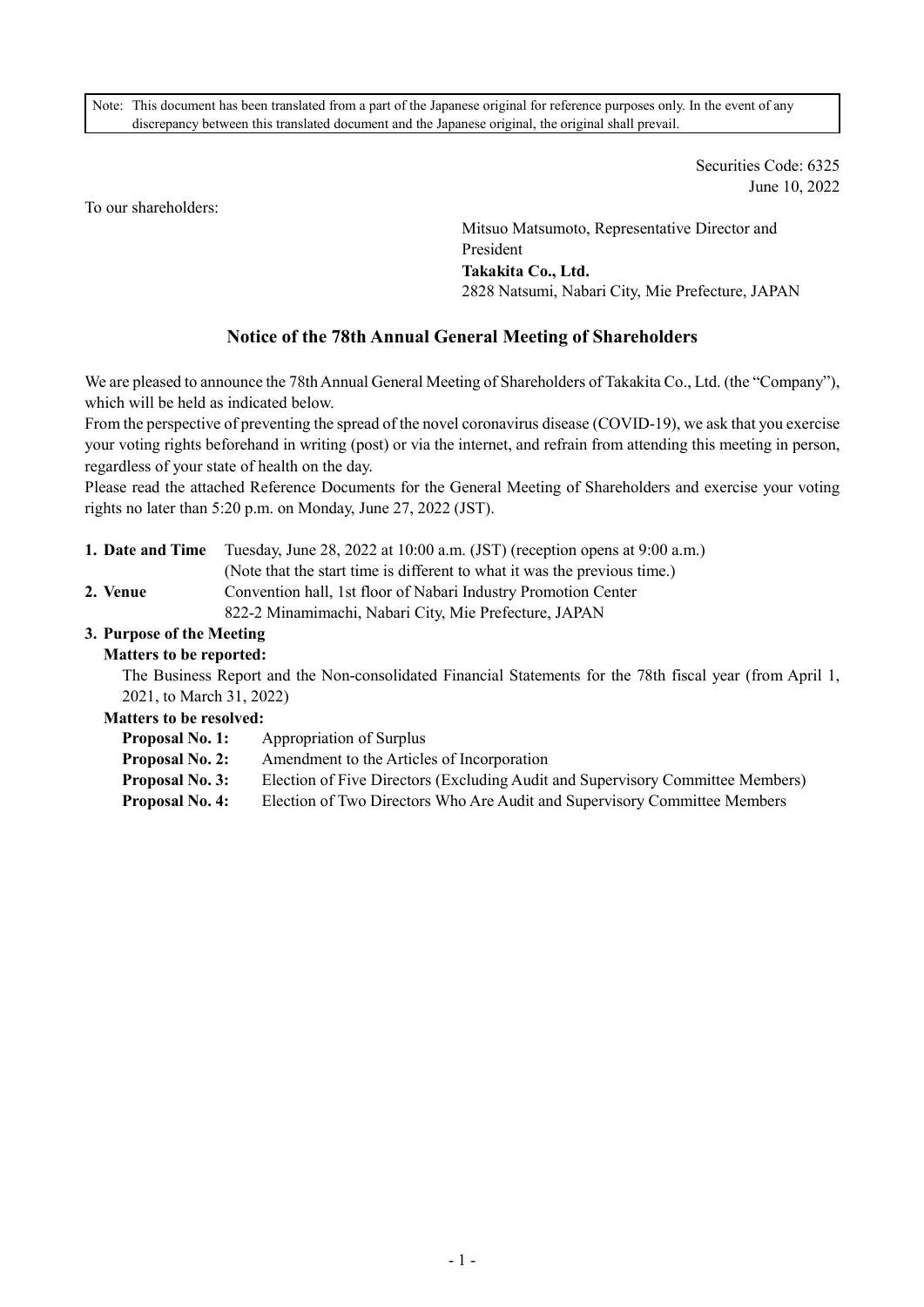- When attending the meeting in person, please hand in the enclosed voting form at the reception desk at the meeting venue.
- Of the documents that the Company is required to provide with this notice, the items below are posted on the Company's website pursuant to laws and regulations, as well as Article 17 of the Company's Articles of Incorporation.
	- (i) "Matters Related to Share Acquisition Rights, Etc. of the Company" of the Business Report
	- (ii) "System to Ensure the Properness of Operations and Operation Status of the System" of the Business Report
	- (iii) "Statement of Changes in Equity" of the Non-consolidated Financial Statements
	- (iv) "Notes to Non-consolidated Financial Statements"

Note that items (i) and (ii) above are included in the Business Report audited by the Audit and Supervisory Committee in preparing the Audit Report. Additionally, items (iii) and (iv) are included in the Financial Statements audited by the Financial Auditor and Audit and Supervisory Committee in preparing the Audit Report.

- Persons attending the General Meeting of Shareholders will not be offered any gifts. We ask for your understanding in this matter.
- If revisions to the contents of the Business Report, the Non-consolidated Financial Statements and the Reference Documents for the General Meeting of Shareholders are required, the Company shall publish the amended matters on the Company's website.

Company's website: http://www.takakita-net.co.jp/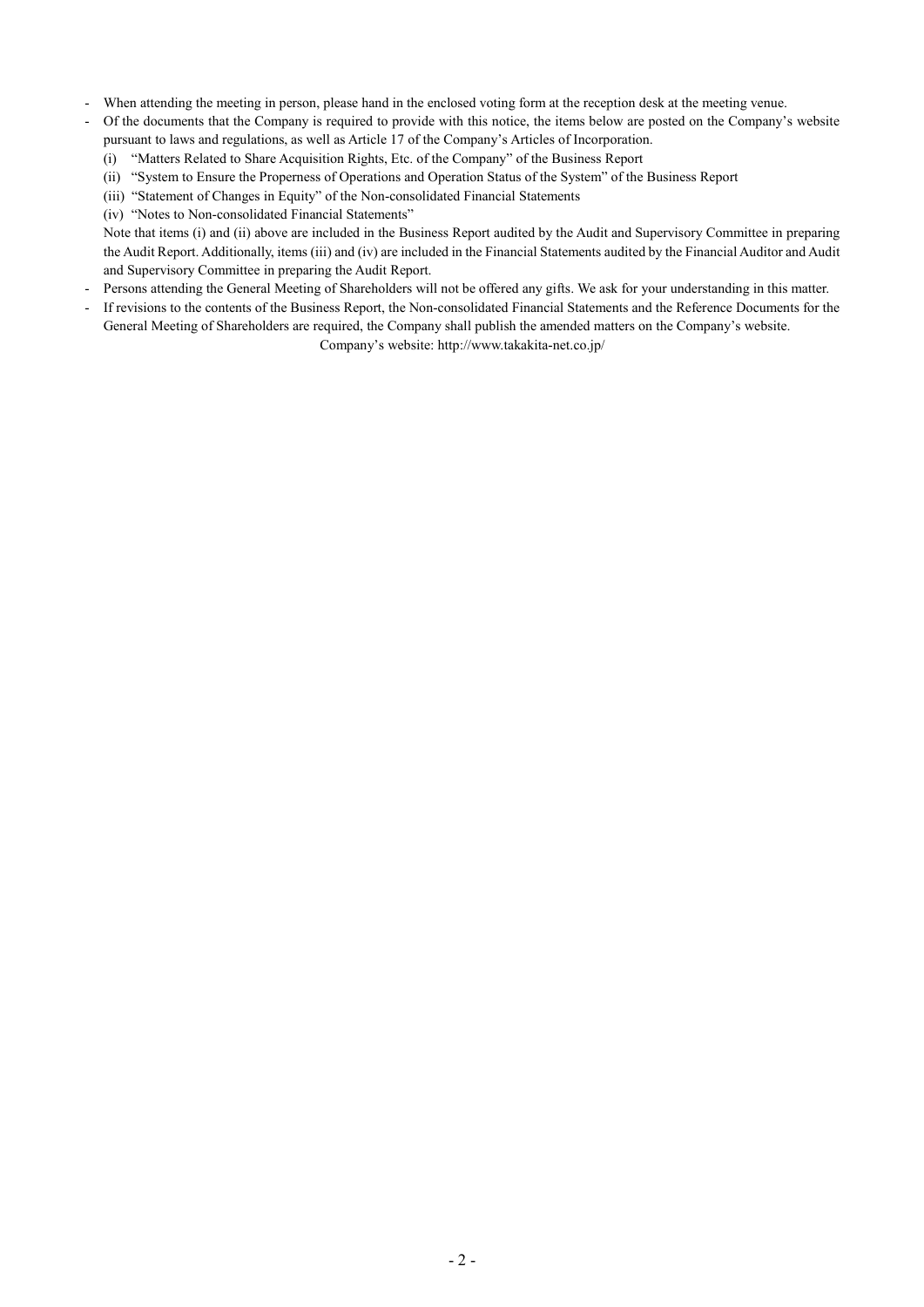#### **Measures to Prevent the Spread of COVID-19**

In order to prevent COVID-19 infections and the spread of the disease, we are holding this General Meeting of Shareholders based on the policy below, with the safety of shareholders as the top priority. We ask for your understanding and cooperation.

- 1. We recommend that you avoid exercising voting rights at the venue by exercising them in advance in writing (post) or through the internet.
- 2. Proceedings on the day of the General Meeting of Shareholders and an overview of the Business Report will be available to view as a video on the Company's website within a few days.
- 3. As a wide space needs to be secured between each shareholder's seat, it might not be possible to guarantee sufficient seating for all shareholders. We appreciate your understanding.
- 4. When attending the meeting, please wear a mask and use the hand sanitizer provided.
- 5. We request that all shareholders check their temperature on the day of the General Meeting of Shareholders and if your temperature is 37.5°C or above, or if you feel unwell, you may not be allowed to enter the venue. We ask for your understanding in this matter.
- 6. The Company's officers and staff members attending the General Meeting of Shareholders will be wearing masks and have their temperature and health checked.
- 7. With a view to reducing the risk of infection and ensuring the Company's business continuity, it is possible that on the day of the General Meeting of Shareholders, only a portion of the Company's officer will attend the meeting or that they will attend online, regardless of their health situation.
- 8. The matters to be reported (including the audit report) and detailed explanations of the proposals will be omitted at this General Meeting of Shareholders to shorten the meeting's duration, from the perspective of reducing the risk of spreading COVID-19. As the matters to be reported and detailed explanations of the proposals are included in the attached documents to this notice of convocation, we ask shareholders to look over this notice prior to the meeting.
- 9. In the event of any important changes to the General Meeting of Shareholders in response to the situation going forward, the Company will publish a notification on its website (http://www.takakita-net.co.jp/).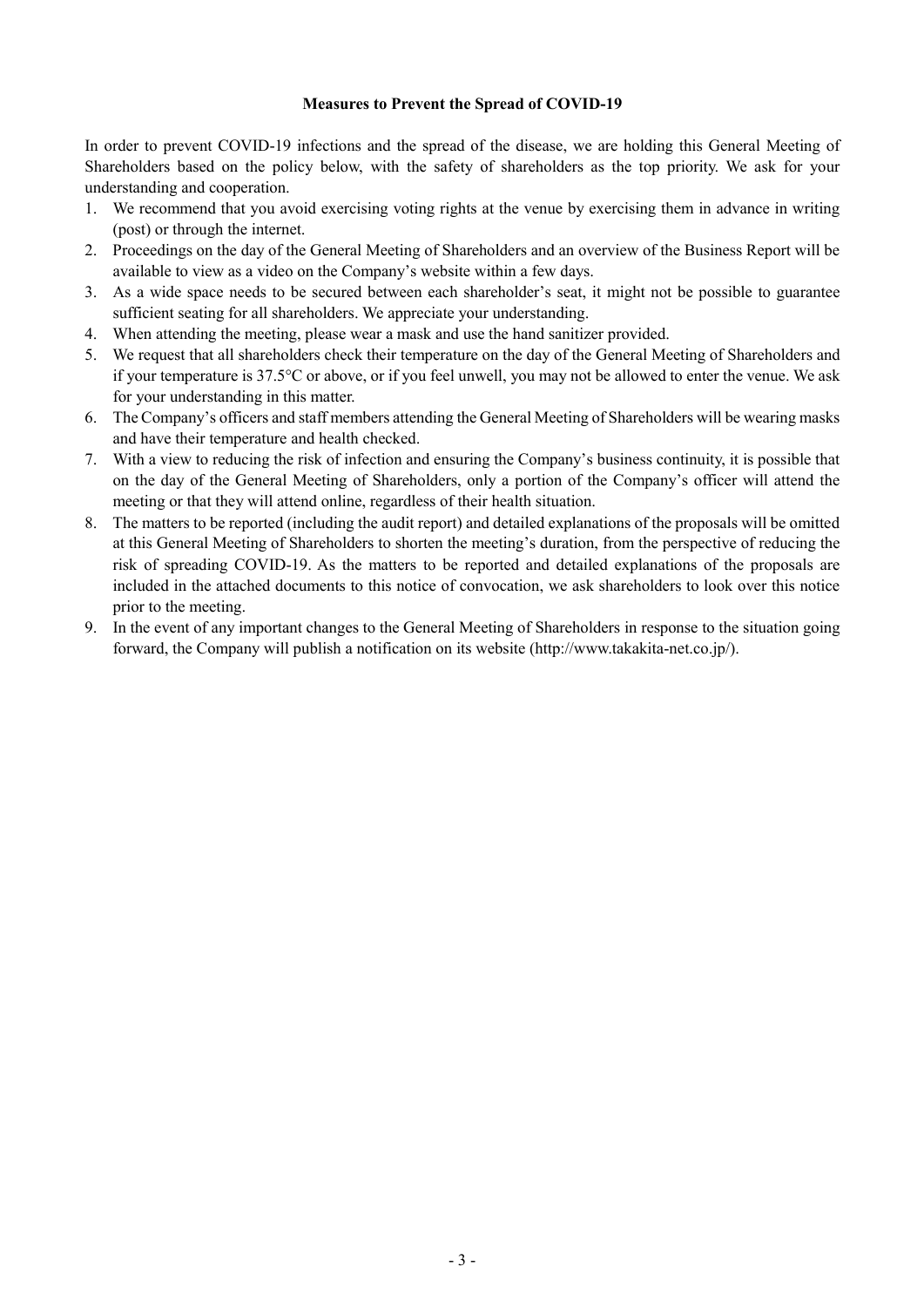## **Reference Documents for the General Meeting of Shareholders**

# **Proposal No. 1:** Appropriation of Surplus

The Company regards return of profit to shareholders as an important managerial issue, and its basic policy is to issue continual and stable dividends of an appropriate level for many years into the future through focusing its efforts on strengthening the management foundation and enhancing shareholders' equity.

Accordingly, in consideration of the operating results for the fiscal year, future business development and other factors, the Company proposes the payment of year-end dividends for the fiscal year and other appropriation of surplus as follows.

1. Year-end dividends

The Company proposes to pay a year-end dividend for the fiscal year of ¥5 per share.

Accordingly, including the interim dividend of ¥5, the annual dividend will total ¥10 per share.

- (i) Type of dividend property Cash
- (ii) Allotment of dividend property and their aggregate amount ¥5 per common share of the Company The total dividends will be ¥57,468,915
- (iii) Effective date of dividends of surplus June 29, 2022
- 2. Other appropriation of surplus

As for internal reserves, the Company proposes the following to strengthen the management foundation in preparation for the business development in the future.

- (i) Item of surplus to be decreased and amount of decrease Retained earnings brought forward: ¥300,000,000
- (ii) Item of surplus to be increased and amount of increase General reserve: ¥300,000,000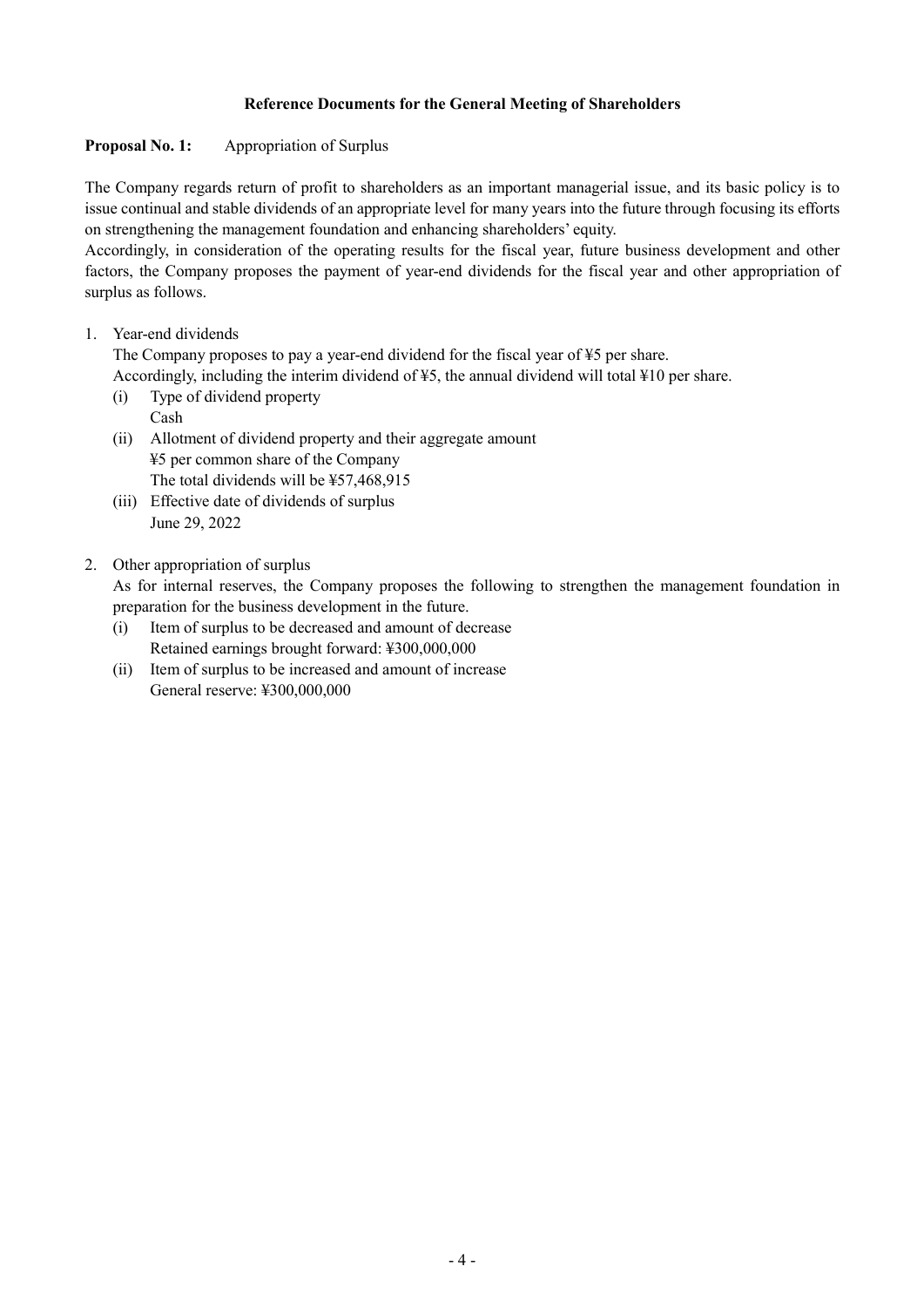### **Proposal No. 2:** Amendment to the Articles of Incorporation

1. Reasons for the proposal

Since the revised provisions provided for in the proviso to Article 1 of the Supplementary Provisions of the Act Partially Amending the Companies Act (Act No. 70 of 2019) are to be enforced on September 1, 2022, the Company proposes to make the following changes to its Articles of Incorporation due to the introduction of the system for providing informational materials for the general meeting of shareholders in electronic format.

- (1) Due to the requirement that the Articles of Incorporation incorporate a clause specifying that means of electronic provision will be taken for the information that constitutes the contents of the informational materials for the general meeting of shareholders, paragraph 1, Article 17 (Measures, etc. for Providing Information in Electronic Format) of the proposed amendment will be added.
- (2) Of the matters for the means of electronic provision will be taken for the information that constitutes the contents of the informational materials for the general meeting of shareholders, in order to limit the scope of the matters listed in the documents provided to shareholders requesting paper documents to that specified by the Ministry of Justice ordinance, paragraph 2, Article 17 (Measures, etc. for Providing Information in Electronic Format) of the proposed amendment will be added.
- (3) Introducing the system for the electronic provision of informational materials for the general meeting of shareholders means that the provisions in Article 17 (Internet Disclosure and Deemed Provision of Reference Documents for the General Meeting of Shareholders, Etc.) of the current Articles of Incorporation will no longer be required, and will be deleted.
- (4) Supplementary provisions regarding the validity of the aforementioned establishment and deletion of provisions, will be established. Note that these supplementary provisions will be deleted once the set period has passed.

## 2. Details of the amendments

The details of the amendments are as follows.

|                                                                   | (Underlined parts indicate the proposed amendments)                |
|-------------------------------------------------------------------|--------------------------------------------------------------------|
| <b>Current Articles of Incorporation</b>                          | Proposed amendments                                                |
| (Internet Disclosure and Deemed Provision of Reference)           |                                                                    |
| Documents for the General Meeting of Shareholders, Etc.)          |                                                                    |
| Article 17                                                        | (Deleted)                                                          |
| When the Company convenes a general meeting of                    |                                                                    |
| shareholders, if it discloses information that is to be stated or |                                                                    |
| presented in the reference documents for the general meeting of   |                                                                    |
| shareholders, business report, financial statements and           |                                                                    |
| consolidated financial statements through the internet in         |                                                                    |
| accordance with the provisions prescribed by the Ministry of      |                                                                    |
| Justice Order, it may be deemed that the Company has              |                                                                    |
| provided this information to shareholders.                        |                                                                    |
|                                                                   | (Measures, etc. for Providing Information in Electronic Format)    |
| (Newly established)                                               | Article 17                                                         |
|                                                                   | When the Company convenes a general meeting of<br>1                |
|                                                                   | shareholders, it shall take measures for providing                 |
|                                                                   | information that constitutes the content of reference              |
|                                                                   | documents for the general meeting of shareholders, etc. in         |
|                                                                   | electronic format.                                                 |
|                                                                   | Among items for which the measures for providing<br>$\overline{2}$ |
|                                                                   | information in electronic format will be taken, the                |
|                                                                   | Company need not include all or some of those items                |
|                                                                   | designated by the Ministry of Justice Order from                   |
|                                                                   | statements in the paper-based documents to be delivered to         |
|                                                                   | shareholders who requested the delivery of paper-based             |
|                                                                   | documents by the record date of voting rights.                     |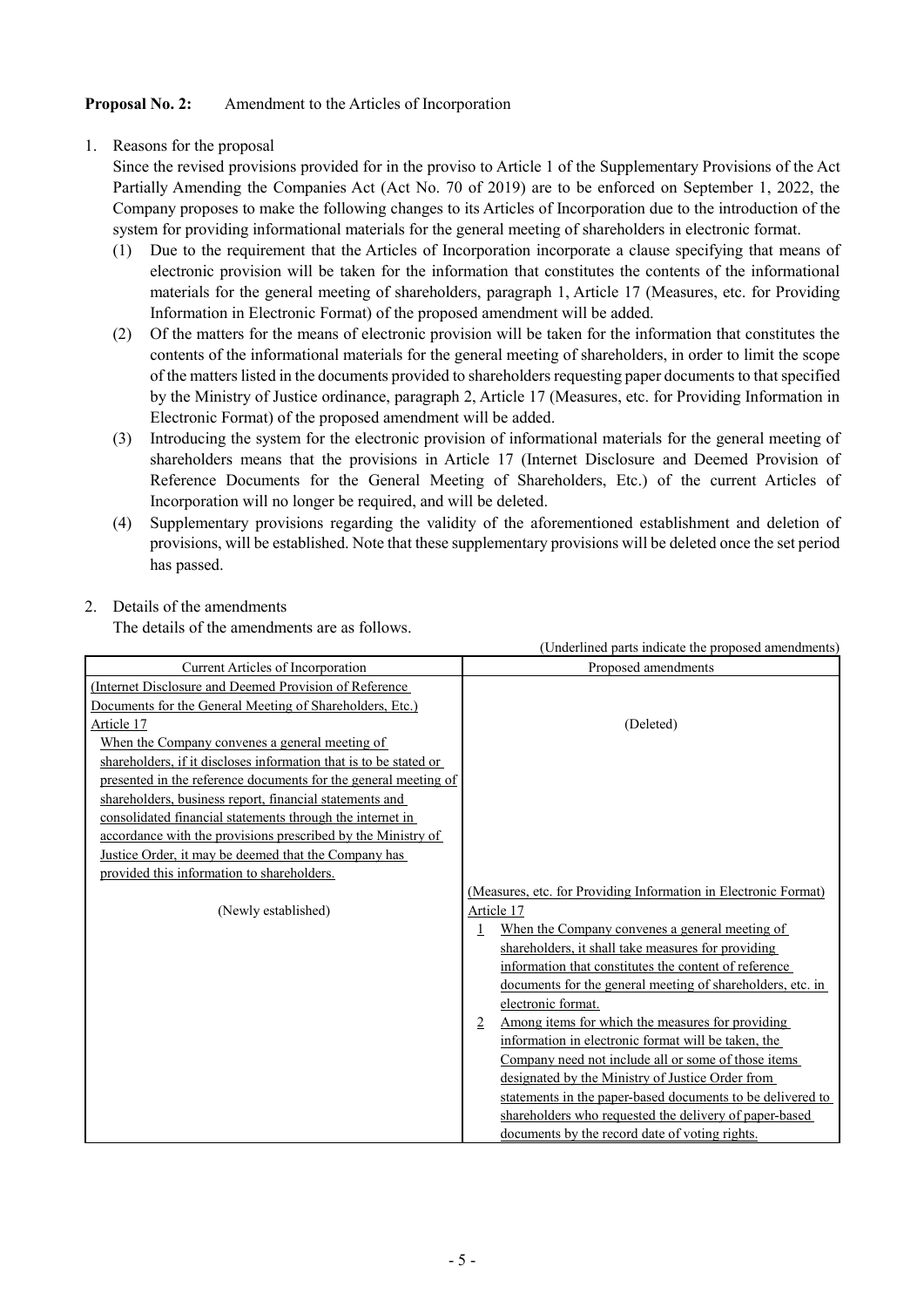| Current Articles of Incorporation | Proposed amendments                                             |  |  |
|-----------------------------------|-----------------------------------------------------------------|--|--|
| (Newly established)               | (Supplementary Provisions)                                      |  |  |
|                                   | Transitional Measures for Providing Informational Materials for |  |  |
|                                   | the General Meeting of Shareholders in Electronic Format)       |  |  |
| (Newly established)               | Article 1                                                       |  |  |
|                                   | The deletion of Article 17 (Internet Disclosure and Deemed      |  |  |
|                                   | Provision of Reference Documents for the General Meeting        |  |  |
|                                   | of Shareholders, Etc.) of the Articles of Incorporation and     |  |  |
|                                   | the addition of Article 17 (Measures, etc. for Providing        |  |  |
|                                   | Information in Electronic Format) shall become effective        |  |  |
|                                   | as of September 1, 2022.                                        |  |  |
|                                   | Notwithstanding the provision of the preceding paragraph,<br>2  |  |  |
|                                   | Article 17 of the Articles of Incorporation (Internet)          |  |  |
|                                   | Disclosure and Deemed Provision of Reference Documents          |  |  |
|                                   | for the General Meeting of Shareholders, Etc.) shall remain     |  |  |
|                                   | effective regarding any general meeting of shareholders         |  |  |
|                                   | held on a date within six months from September 1, 2022.        |  |  |
|                                   | These Supplementary Provisions shall be deleted on the<br>3     |  |  |
|                                   | date when six months have elapsed from September 1,             |  |  |
|                                   | 2022, or three months have elapsed from the date of the         |  |  |
|                                   | general meeting of shareholders in the preceding                |  |  |
|                                   | paragraph, whichever is later.                                  |  |  |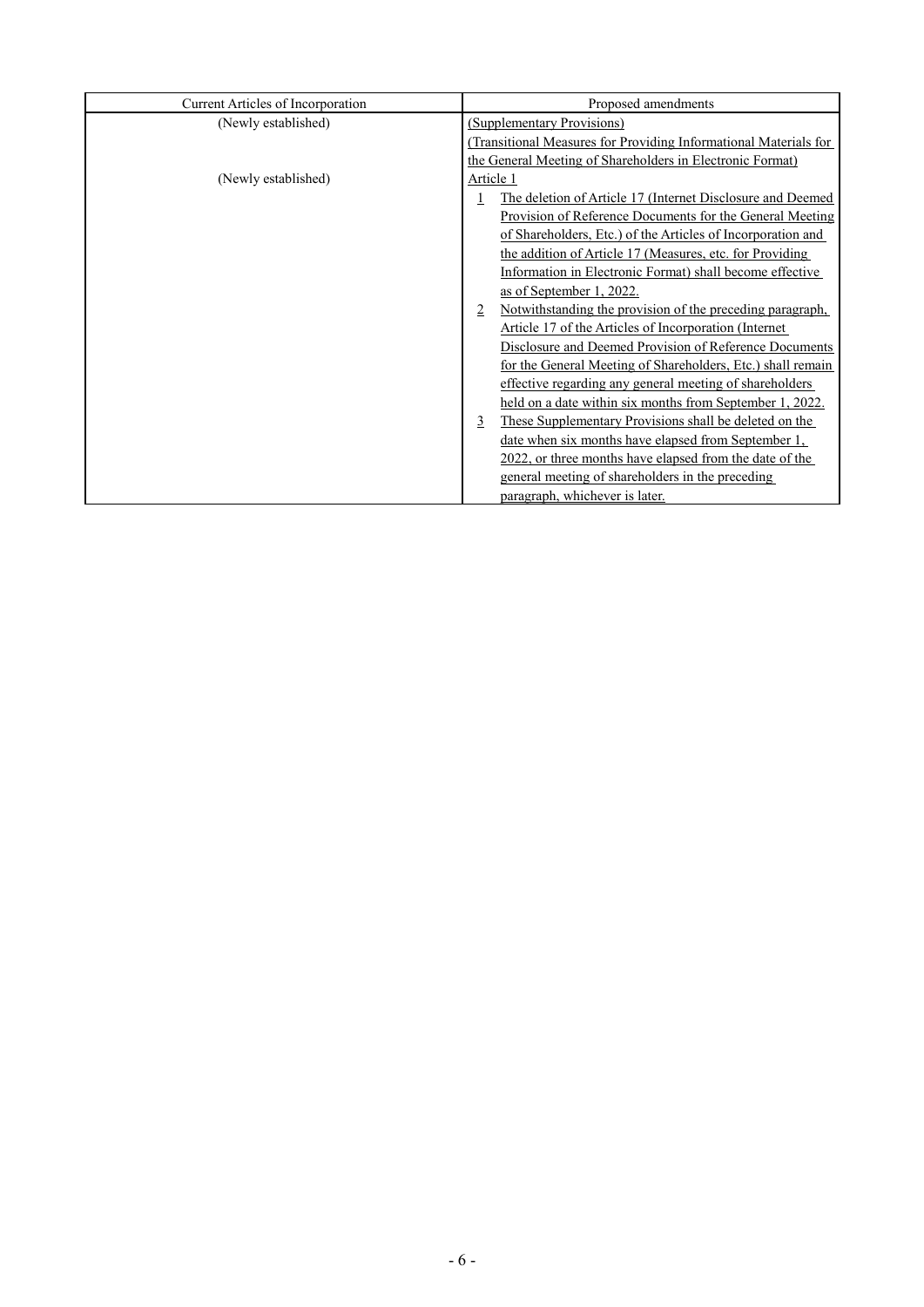#### **Proposal No. 3:** Election of Five Directors (Excluding Audit and Supervisory Committee Members)

At the conclusion of this meeting, the terms of office of all five Directors (excluding Audit and Supervisory Committee Members; applicable to the rest of this proposal) will expire.

Therefore, the Company proposes the election of five Directors.

As for this proposal, the Audit and Supervisory Committee of the Company has judged that all the candidates for Directors are eligible.

The candidates for Director are as follows:

| Candidate<br>No. | Name                | Position in Company                                                                                                                                                |            |
|------------------|---------------------|--------------------------------------------------------------------------------------------------------------------------------------------------------------------|------------|
|                  | Mitsuo Matsumoto    | Representative Director and President                                                                                                                              | Reelection |
| 2                | Atsuyoshi Oki       | Senior Managing Director<br>In charge of Corporate Administrative Division                                                                                         | Reelection |
| 3                | Ryo Masumitsu       | Director, Managing Executive Officer<br>Division Manager, Production and Engineering Division                                                                      | Reelection |
| 4                | Hirokatsu Nashihara | Director, Executive Officer<br>In charge of Bearing Department and Quality Assurance Office,<br>and General Manager, Corporate Planning Office                     | Reelection |
| 5                | Tatsuya Fujisawa    | Director, Executive Officer<br>In charge of Overseas Sales Division, Division Manager,<br>Domestic Sales Division, and General Manager, Honshu Sales<br>Department | Reelection |

Reelection: Candidates for reelection as Director

New: Candidates for new election as Director

Outside: Candidates for Outside Director

Independent: Independent offices based on the provisions of the stock exchange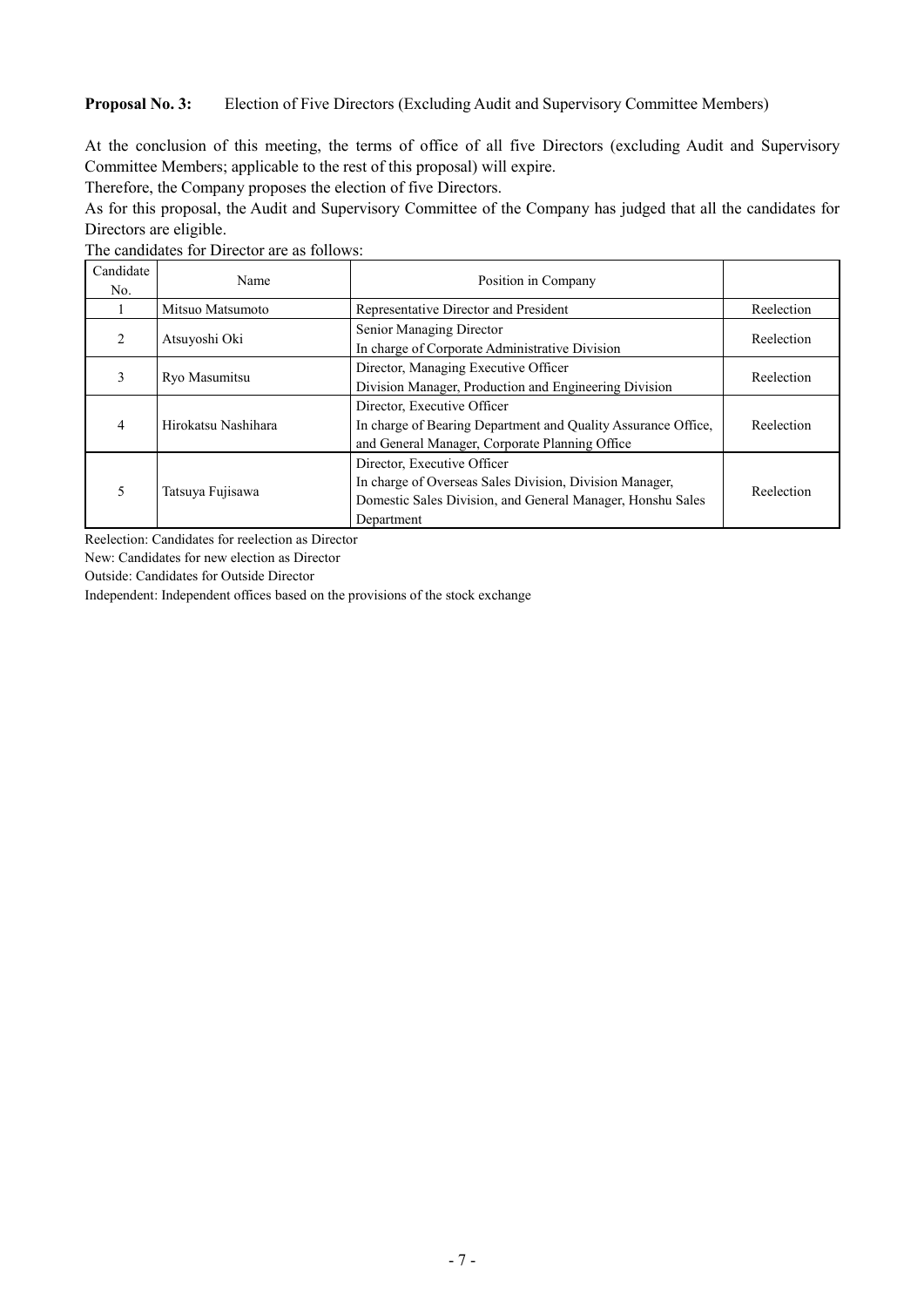| Candidate<br>No. | Name<br>(Date of birth)                                                                                                                                                                                                                                                                                                                                                                                                                                                                                                    | Career summary, and position and responsibility                                                | Number of the<br>Company's shares<br>owned                                                                                                                                                                                                                                                                                                                                                                                                                                                                                                           |               |  |  |
|------------------|----------------------------------------------------------------------------------------------------------------------------------------------------------------------------------------------------------------------------------------------------------------------------------------------------------------------------------------------------------------------------------------------------------------------------------------------------------------------------------------------------------------------------|------------------------------------------------------------------------------------------------|------------------------------------------------------------------------------------------------------------------------------------------------------------------------------------------------------------------------------------------------------------------------------------------------------------------------------------------------------------------------------------------------------------------------------------------------------------------------------------------------------------------------------------------------------|---------------|--|--|
| $\mathbf{1}$     | Mitsuo Matsumoto<br>(January 6, 1956)<br>Reelection<br>Years in office: 17<br>Attendance at Board of<br>Directors meetings<br>16/16 meetings                                                                                                                                                                                                                                                                                                                                                                               | Apr. 1978<br>Oct. 2004<br>June 2005<br>June 2007<br><b>June 2008</b><br>Apr. 2010<br>Apr. 2011 | Joined the Company<br>General Manager, Sales Department<br>Director in charge of Trade Department, and<br>General Manager, Sales Department<br>Director in charge of Technical Department and<br>Trade Department, and General Manager, Sales<br>Department<br>Managing Director in charge of Agricultural<br>Machinery Department, and General Manager,<br>Sales Department<br>Managing Director in charge of Agricultural<br>Machinery Department<br>Representative Director and President (current                                                | 63,000 shares |  |  |
|                  | position)<br><b>Reasons for nomination as candidate for Director</b><br>The Company nominated Mitsuo Matsumoto as a candidate for Director in light of his leadership in management as<br>Representative Director and President and his performance in his role to facilitate the Company's continuous<br>improvement of its corporate value through, for example, making important management decisions and overseeing<br>business execution, with the expectation that he will make further contributions in the future. |                                                                                                |                                                                                                                                                                                                                                                                                                                                                                                                                                                                                                                                                      |               |  |  |
| $\overline{c}$   | Atsuyoshi Oki<br>(February 15, 1955)<br>Reelection<br>Years in office: 16<br>Attendance at Board of<br>Directors meetings<br>16/16 meetings                                                                                                                                                                                                                                                                                                                                                                                | Apr. 1977<br>Oct. 2004<br>June 2006<br>June 2014<br>June 2015<br>June 2017<br>Apr. 2021        | Joined the Company<br>General Manager, General Affairs Department<br>Director, General Manager, General Affairs<br>Department<br>Director, Executive Officer, Division Manager,<br>Corporate Administration Division<br>Director, Managing Executive Officer, and<br>Division Manager, Corporate Administration<br>Division<br>Director, Senior Managing Executive Officer,<br>and Division Manager, Corporate<br><b>Administration Division</b><br>Senior Managing Director in charge of<br>Corporate Administration Division (current<br>position) | 46,000 shares |  |  |
|                  | Reasons for nomination as candidate for Director<br>expectation that he will make further contributions in the future.                                                                                                                                                                                                                                                                                                                                                                                                     |                                                                                                | The Company nominated Atsuyoshi Oki as a candidate for Director in light of his wealth of experience and broad<br>insight in the Company's administration divisions of accounting, finance, human resources and general affairs, with the                                                                                                                                                                                                                                                                                                            |               |  |  |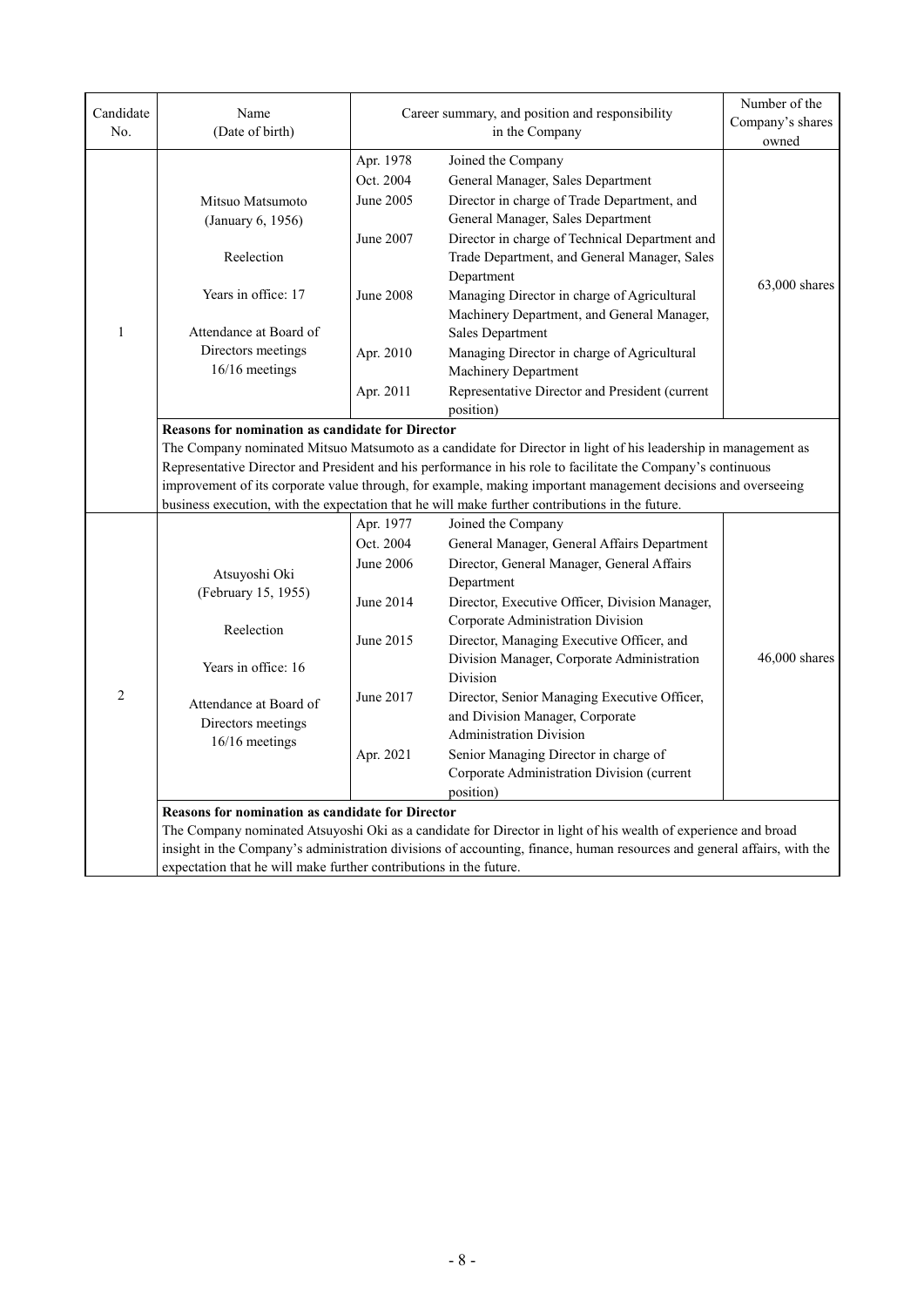|                                                                     | Apr. 1981<br><b>July 2009</b>                                                                                                                                                                                                                                                                                                                                                                               |                                                                                                                                                                                                                | owned          |  |  |
|---------------------------------------------------------------------|-------------------------------------------------------------------------------------------------------------------------------------------------------------------------------------------------------------------------------------------------------------------------------------------------------------------------------------------------------------------------------------------------------------|----------------------------------------------------------------------------------------------------------------------------------------------------------------------------------------------------------------|----------------|--|--|
|                                                                     | June 2011<br><b>July 2013</b>                                                                                                                                                                                                                                                                                                                                                                               | Joined the Company<br>General Manager, Production Department<br>Director, and General Manager, Production<br>Department<br>Director, Division Manager, Production<br>Division, and General Manager, Production |                |  |  |
| Ryo Masumitsu<br>(June 12, 1958)                                    | June 2014                                                                                                                                                                                                                                                                                                                                                                                                   | Department, Headquarters Plant<br>Director, Executive Officer, Division Manager,<br>Production Division, and General Manager,<br>Headquarters Plant                                                            |                |  |  |
| Reelection                                                          | Oct. 2016                                                                                                                                                                                                                                                                                                                                                                                                   | Director, Shandong Wuzheng Takakita<br>Stockbreeding Machinery Co., Ltd.                                                                                                                                       | 39,000 shares  |  |  |
| Years in office: 11<br>3                                            | June 2017                                                                                                                                                                                                                                                                                                                                                                                                   | Director, Managing Executive Officer, and<br>Division Manager, Production Division                                                                                                                             |                |  |  |
| Attendance at Board of<br>Directors meetings<br>16/16 meetings      | Apr. 2018                                                                                                                                                                                                                                                                                                                                                                                                   | Director, Managing Executive Officer, and<br>Division Manager, Production and Engineering<br>Division (current position)                                                                                       |                |  |  |
|                                                                     | Jan. 2021                                                                                                                                                                                                                                                                                                                                                                                                   | Vice Chairman, Shandong Wuzheng Takakita<br>Stockbreeding Machinery Co., Ltd. (current<br>position)                                                                                                            |                |  |  |
|                                                                     |                                                                                                                                                                                                                                                                                                                                                                                                             | Significant concurrent positions outside the Company                                                                                                                                                           |                |  |  |
|                                                                     |                                                                                                                                                                                                                                                                                                                                                                                                             | Vice Chairman, Shandong Wuzheng Takakita Stockbreeding                                                                                                                                                         |                |  |  |
| Reasons for nomination as candidate for Director                    | Machinery Co., Ltd.                                                                                                                                                                                                                                                                                                                                                                                         | The Company nominated Ryo Masumitsu as a candidate for Director in light of his wealth of experience and broad                                                                                                 |                |  |  |
|                                                                     | Apr. 1986                                                                                                                                                                                                                                                                                                                                                                                                   | insight in the Company's production division, with the expectation that he will make further contributions in the future.<br>Joined The Nanto Bank, Ltd.                                                       |                |  |  |
|                                                                     | Mar. 2017                                                                                                                                                                                                                                                                                                                                                                                                   | General Manager of Private Banking<br>Department                                                                                                                                                               |                |  |  |
|                                                                     | Apr. 2018                                                                                                                                                                                                                                                                                                                                                                                                   | Director, Supervising General Manager of<br>Nanto Lease Co., Ltd.                                                                                                                                              |                |  |  |
| Hirokatsu Nashihara<br>(June 22, 1963)                              | Oct. 2018                                                                                                                                                                                                                                                                                                                                                                                                   | Seconded to the Company<br>Assistant General Manager, Corporate Planning<br>Office                                                                                                                             |                |  |  |
| Reelection<br>Years in office: 2                                    | June 2019                                                                                                                                                                                                                                                                                                                                                                                                   | Executive Officer, General Manager, Internal<br>Audit Office, General Manager, Quality<br>Assurance Office, and Assistant General                                                                              | $1,600$ shares |  |  |
| 4<br>Attendance at Board of<br>Directors meetings<br>16/16 meetings | Oct. 2019                                                                                                                                                                                                                                                                                                                                                                                                   | Manager, Corporate Planning Office<br>Executive Officer, General Manager, Quality<br>Assurance Office, and Assistant General<br>Manager, Corporate Planning Office                                             |                |  |  |
|                                                                     | June 2020                                                                                                                                                                                                                                                                                                                                                                                                   | Director, Executive Officer in charge of<br>Bearing Department and Quality Assurance<br>Office, and General Manager, Corporate<br>Planning Office (current position)                                           |                |  |  |
|                                                                     | <b>Reasons for nomination as candidate for Director</b><br>The Company nominated Hirokatsu Nashihara as a candidate for Director in light of his insight in finance and<br>accounting gained from many years of service at a financial institution, and broad experience in the Company's<br>corporate planning division, etc., with the expectation that he will make further contributions in the future. |                                                                                                                                                                                                                |                |  |  |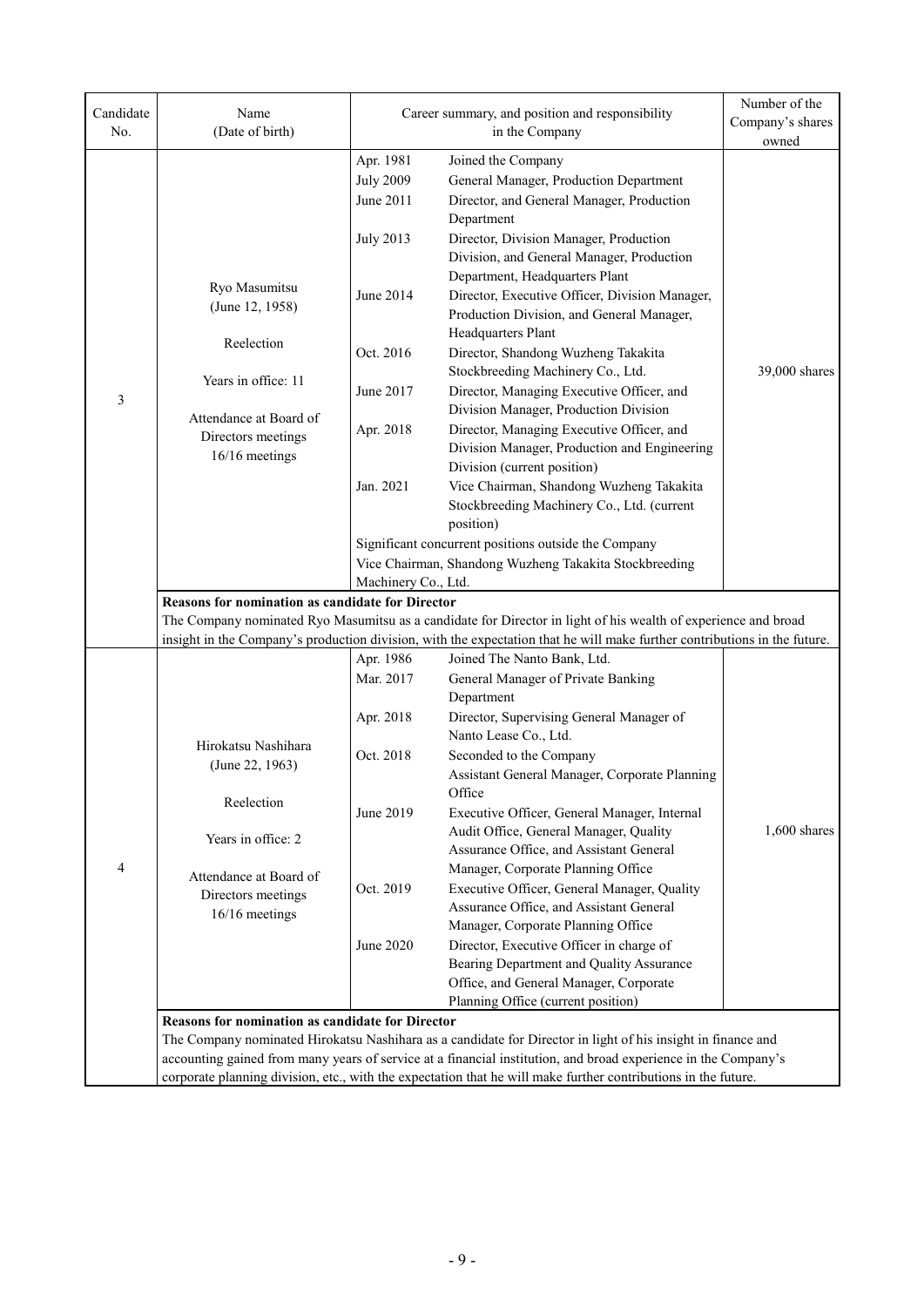| Candidate<br>No.                                                                                                                                                             | Name<br>(Date of birth)                                                                                                                       | Career summary, and position and responsibility  | Number of the<br>Company's shares<br>owned                                                                                                                                                                                                                                                                                                                                                                                    |                 |  |  |
|------------------------------------------------------------------------------------------------------------------------------------------------------------------------------|-----------------------------------------------------------------------------------------------------------------------------------------------|--------------------------------------------------|-------------------------------------------------------------------------------------------------------------------------------------------------------------------------------------------------------------------------------------------------------------------------------------------------------------------------------------------------------------------------------------------------------------------------------|-----------------|--|--|
| 5                                                                                                                                                                            | Tatsuya Fujisawa<br>(August 12, 1971)<br>Reelection<br>Years in office: 1<br>Attendance at Board of<br>Directors meetings<br>$12/12$ meetings | Apr. 1994<br>Apr. 2019<br>June 2019<br>June 2021 | Joined the Company<br>General Manager, Honshu Sales Department,<br>Domestic Sales Division<br>Executive Officer, Division Manager, Domestic<br>Sales Division, and General Manager, Honshu<br><b>Sales Department</b><br>Director of Company, Executive Officer, in<br>charge of Overseas Sales Division, Division<br>Manager, Domestic Sales Division, and General<br>Manager, Honshu Sales Department (current<br>position) | $16,400$ shares |  |  |
| <b>Reasons for nomination as candidate for Director</b><br>The Company nominated Tatsuya Fujisawa as a candidate for Director in light of his wealth of experience and broad |                                                                                                                                               |                                                  |                                                                                                                                                                                                                                                                                                                                                                                                                               |                 |  |  |
|                                                                                                                                                                              | insight in the Company's sales divisions, with the expectation that he will make further contributions in the future.                         |                                                  |                                                                                                                                                                                                                                                                                                                                                                                                                               |                 |  |  |
| Notes:                                                                                                                                                                       |                                                                                                                                               |                                                  | There is no special interest between any of the candidates for Director and the Company.                                                                                                                                                                                                                                                                                                                                      |                 |  |  |

2. To enable candidates for Director to sufficiently fulfill the role expected of them when executing their duties and to attract competent human resources, the Company has entered into a directors and officers liability insurance ("D&O insurance") policy as provided for in Article 430-3, paragraph (1) of the Companies Act with an insurance company, with all Directors as the insureds. Providing this proposal is approved in its original form, if each candidate is elected and assumes the office as Director, the Company plans to include every such Director as an insured in this insurance policy. The outline of the contents of this policy is as per that shown in Business Report "3. Matters Related to Company Officers (3) Outline of Content of Directors and Officers Liability Insurance Policy". Note that the Company intends to renew this insurance policy in July 2022.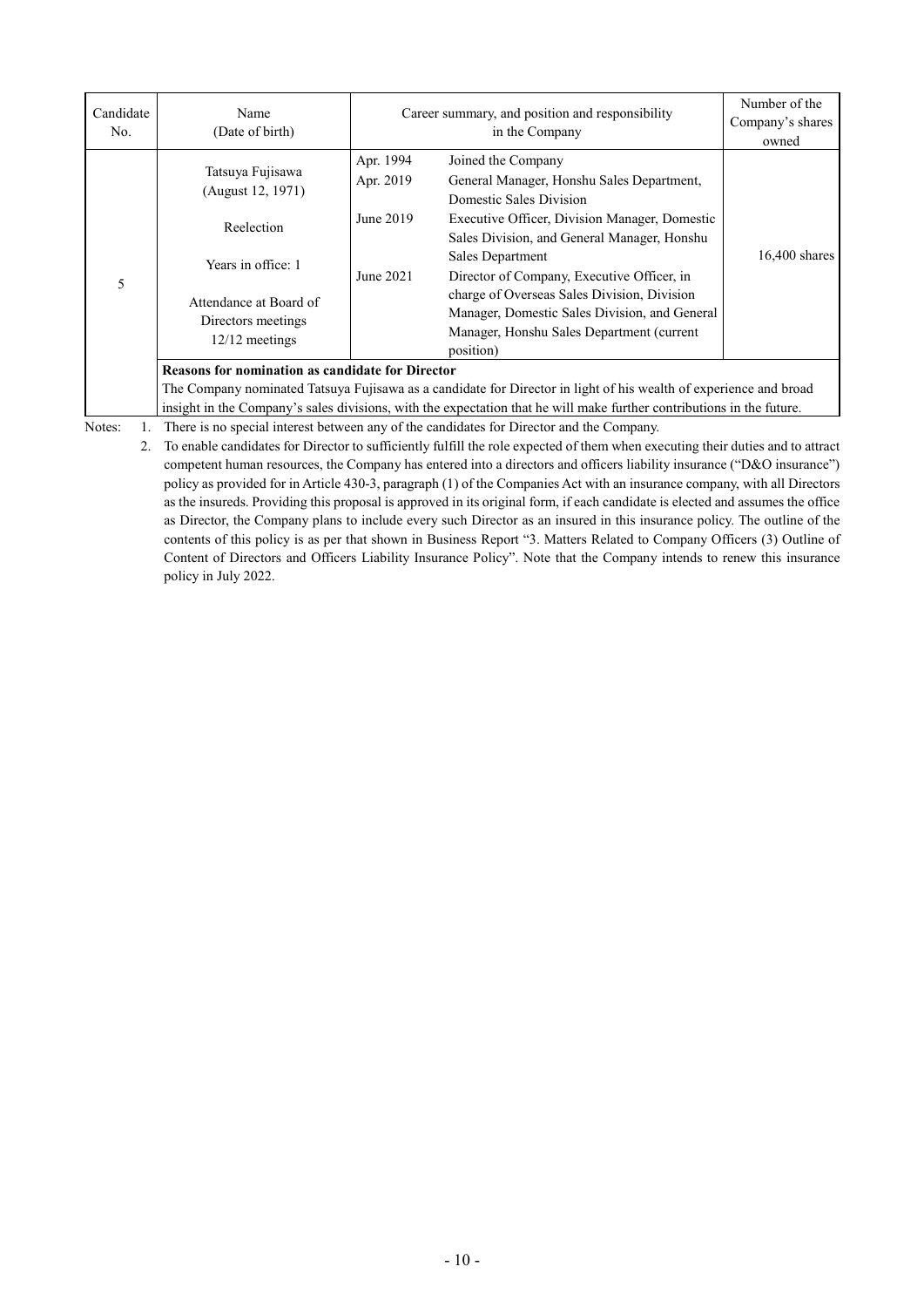#### **Proposal No. 4:** Election of Two Directors Who Are Audit and Supervisory Committee Members

At the conclusion of this meeting, the term of office of Eiji Hattori, Director and Audit and Supervisory Committee Member, will expire, and Sadao Takashina will retire. Therefore, the Company proposes the election of two Directors who are Audit and Supervisory Committee Members.

Note that Taishi Mukai, a candidate for Director and Audit and Supervisory Committee Member, will be requested to fill in for Sadao Takashina, Director and Audit and Supervisory Committee Member, and his term of office shall be until the 79th General Meeting of Shareholder, scheduled for June 2023, when the term of office of Sadao Takashina ends in accordance with the Articles of Incorporation.

The consent of the Audit and Supervisory Committee has been obtained for this proposal.

| Candidate<br>No. | Name<br>(Date of birth)                                                                                                        | ne early and for Breetor who is an <i>radia</i> and supervisory committee memoer are as follows<br>Career summary, and position and responsibility<br>in the Company |                                                                                                                                                                                                                                                                                                                                                                                                                                                                                                                                                                                                                                                                                                                                                                                                                                                                                                                                                           | Number of the<br>Company's shares |
|------------------|--------------------------------------------------------------------------------------------------------------------------------|----------------------------------------------------------------------------------------------------------------------------------------------------------------------|-----------------------------------------------------------------------------------------------------------------------------------------------------------------------------------------------------------------------------------------------------------------------------------------------------------------------------------------------------------------------------------------------------------------------------------------------------------------------------------------------------------------------------------------------------------------------------------------------------------------------------------------------------------------------------------------------------------------------------------------------------------------------------------------------------------------------------------------------------------------------------------------------------------------------------------------------------------|-----------------------------------|
|                  |                                                                                                                                |                                                                                                                                                                      |                                                                                                                                                                                                                                                                                                                                                                                                                                                                                                                                                                                                                                                                                                                                                                                                                                                                                                                                                           | owned                             |
|                  | Eiji Hattori<br>(October 17, 1943)                                                                                             | Apr. 1966<br>June 1998<br><b>June 2002</b>                                                                                                                           | Joined The Nanto Bank, Ltd.<br>Director, The Nanto Bank<br>President and Director, Nanto Staff Services<br>Co., Ltd.                                                                                                                                                                                                                                                                                                                                                                                                                                                                                                                                                                                                                                                                                                                                                                                                                                      |                                   |
|                  | Reelection<br>Outside<br>Independent                                                                                           | June 2005<br>Dec. 2005<br><b>June 2009</b>                                                                                                                           | Chairman and Director, Nanto Staff Services<br>Hattori Labor and Social Security Attorneys<br>Office (current position)<br>Chairman, Labor and Security Attorneys                                                                                                                                                                                                                                                                                                                                                                                                                                                                                                                                                                                                                                                                                                                                                                                         | – shares                          |
|                  | Years in office: 2<br>Attendance at Board of                                                                                   | June 2015                                                                                                                                                            | Association of Nara (current position)<br>Permanent Director, Japan Federation of Labor<br>and Social Security Attorney's Associations                                                                                                                                                                                                                                                                                                                                                                                                                                                                                                                                                                                                                                                                                                                                                                                                                    |                                   |
| 1                | Directors meetings<br>16/16 meetings                                                                                           | June 2020                                                                                                                                                            | (current position)<br>Outside Director (Audit and Supervisory<br>Committee Member), the Company (current<br>position)                                                                                                                                                                                                                                                                                                                                                                                                                                                                                                                                                                                                                                                                                                                                                                                                                                     |                                   |
|                  | Company therefore requests his reelection as an Outside Director.<br>transparency in the Company's management decision making. |                                                                                                                                                                      | Reasons for nomination as candidate for Outside Director and outline of the role expected to be filled<br>Eiji Hattori possesses knowledge related to finance and accounting built up over many years serving in a financial<br>institute, and expert knowledge and a wealth of experience as a labor and social security attorney, and he uses this<br>insight and many years of experience to provide the Company's management with various advice and opinions. The<br>If he is elected as an Outside Director, the Company expects him to leverage his insight and many years of experience<br>as a labor and social security attorney to provide auditing and supervision of the execution of duties and governance<br>system from an objective standpoint independent from Company management and from the perspective of an expert,<br>particularly in labor management, and to contribute to securing soundness and appropriateness and improving |                                   |
|                  | *Taishi Mukai<br>(January 1, 1970)<br>New<br>Outside<br>Independent                                                            | Apr. 1999<br>Jan. 2018                                                                                                                                               | Registered as an attorney at law (Osaka Bar<br>Association)<br>Partner at Takashina & Partners Law Office<br>(current position)                                                                                                                                                                                                                                                                                                                                                                                                                                                                                                                                                                                                                                                                                                                                                                                                                           | - shares                          |
|                  |                                                                                                                                |                                                                                                                                                                      | Reasons for nomination as candidate for Outside Director and outline of the role expected to be filled                                                                                                                                                                                                                                                                                                                                                                                                                                                                                                                                                                                                                                                                                                                                                                                                                                                    |                                   |
| $\overline{2}$   |                                                                                                                                |                                                                                                                                                                      | Taishi Mukai possesses expert knowledge and wealth of experience as an attorney at law with a seasoned knowledge of<br>corporate law. If he is elected as an Outside Director, the Company has judged he will provide auditing and supervision<br>of legality regarding the Company's management decisions and governance system from an independent, objective<br>perspective, and contribute to improving transparency, by drawing on his experience and knowledge from many years<br>as a lawyer, his objective position independent from management, and in particular, his specialist perspectives regarding<br>the law; for these reasons the Company has selected him as a candidate for Outside Director and Member of the Audit<br>and Supervisory Committee Member. While he has no experience in corporate management, the Company judged that                                                                                                 |                                   |
| Notes:<br>1.     | The new candidate is indicated by an asterisk (*).                                                                             |                                                                                                                                                                      | for the reasons above, he will be able to carry out his duties as Outside Director appropriately.                                                                                                                                                                                                                                                                                                                                                                                                                                                                                                                                                                                                                                                                                                                                                                                                                                                         |                                   |

The candidates for Director who is an Audit and Supervisory Committee Member are as follows:

2. There is no special interest between the candidates for Director who are Audit and Supervisory Committee Members and the Company.

3. Eiji Hattori and Taishi Mukai are candidates for Outside Director.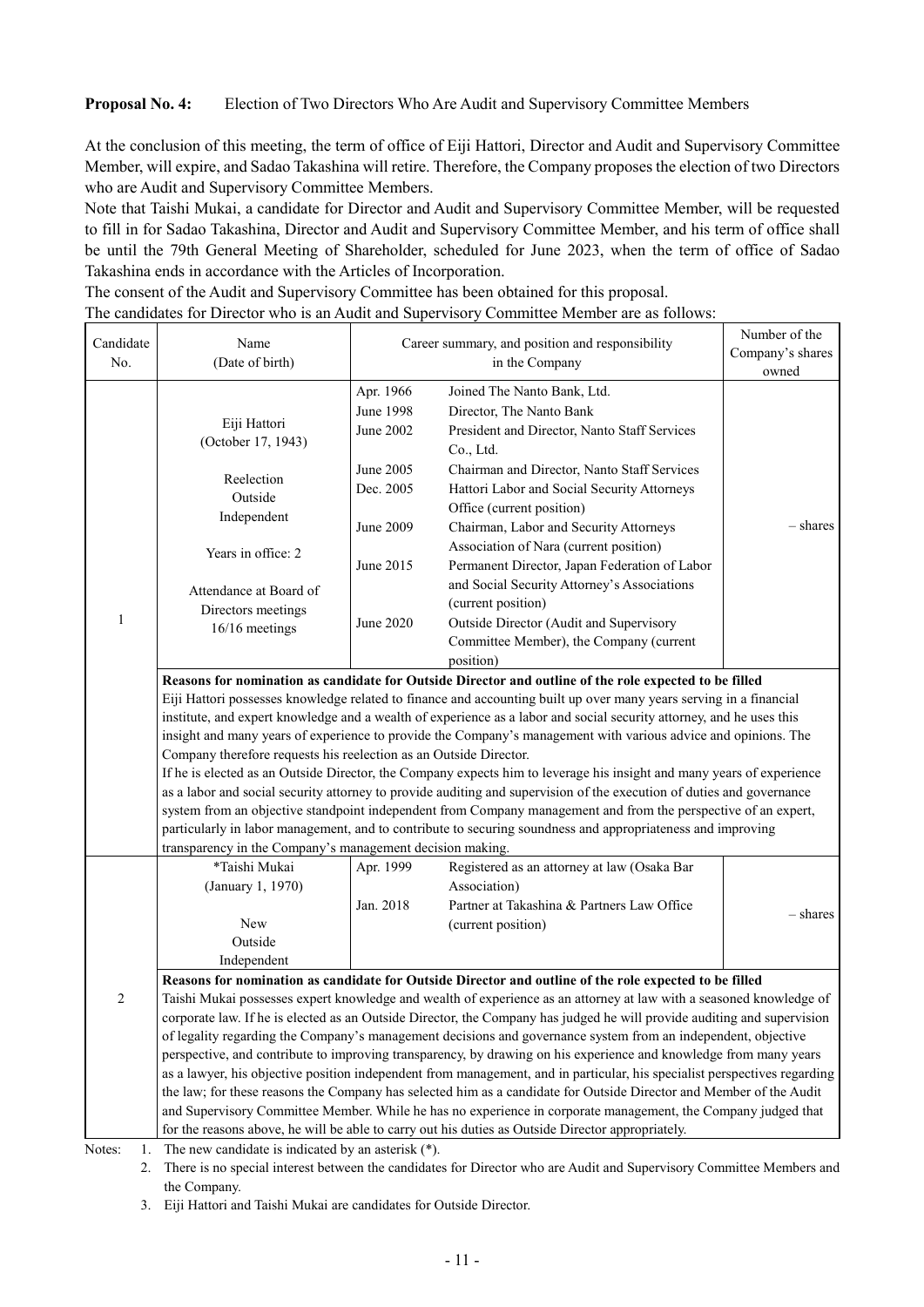- 4. The Company has submitted notifications to both Tokyo Stock Exchange, Inc. and Nagoya Stock Exchange, Inc. that Eiji Hattori has been designated as an independent officer as provided for by those exchanges, and if his reelection is approved, the Company plans for his designation as an independent officer to continue. Also, Taishi Mukai has fulfilled the requirements for an independent officer as provided for by those exchanges, and if his election is approved, the Company plans to designate him as an independent officer.
- 5. Pursuant to the provisions of Article 427, paragraph (1) of the Companies Act, the Company has entered into an agreement with Eiji Hattori to limit his liability for damages under Article 423, paragraph (1) of the Companies Act. The maximum amount of liability for damages under this agreement is the minimum liability amount provided for under laws and regulations, and if he is reelected, the Company plans to renew the agreement with him. If the election of Taishi Mukai is approved, the Company plans to enter into a limited liability agreement of the same content with him.
- 6. To enable candidates for Director who are Audit and Supervisory Committee Members and to sufficiently fulfill the role expected of them when executing their duties and to attract competent human resources, the Company has entered into a directors and officers liability insurance ("D&O insurance") policy as provided for in Article 430-3, paragraph (1) of the Companies Act with an insurance company, with all Directors who are Audit and Supervisory Committee Members as the insureds. Providing this proposal is approved in its original form, if each candidate is elected and assumes the office as Director who is an Audit and Supervisory Committee Member, the Company plans to include every such Director who is an Audit and Supervisory Committee Member as an insured in this insurance policy. The outline of the contents of this policy is as per that shown in Business Report "3. Matters Related to Company Officers (3) Outline of Content of Directors and Officers Liability Insurance Policy". Note that the Company intends to renew this insurance policy in July 2022.